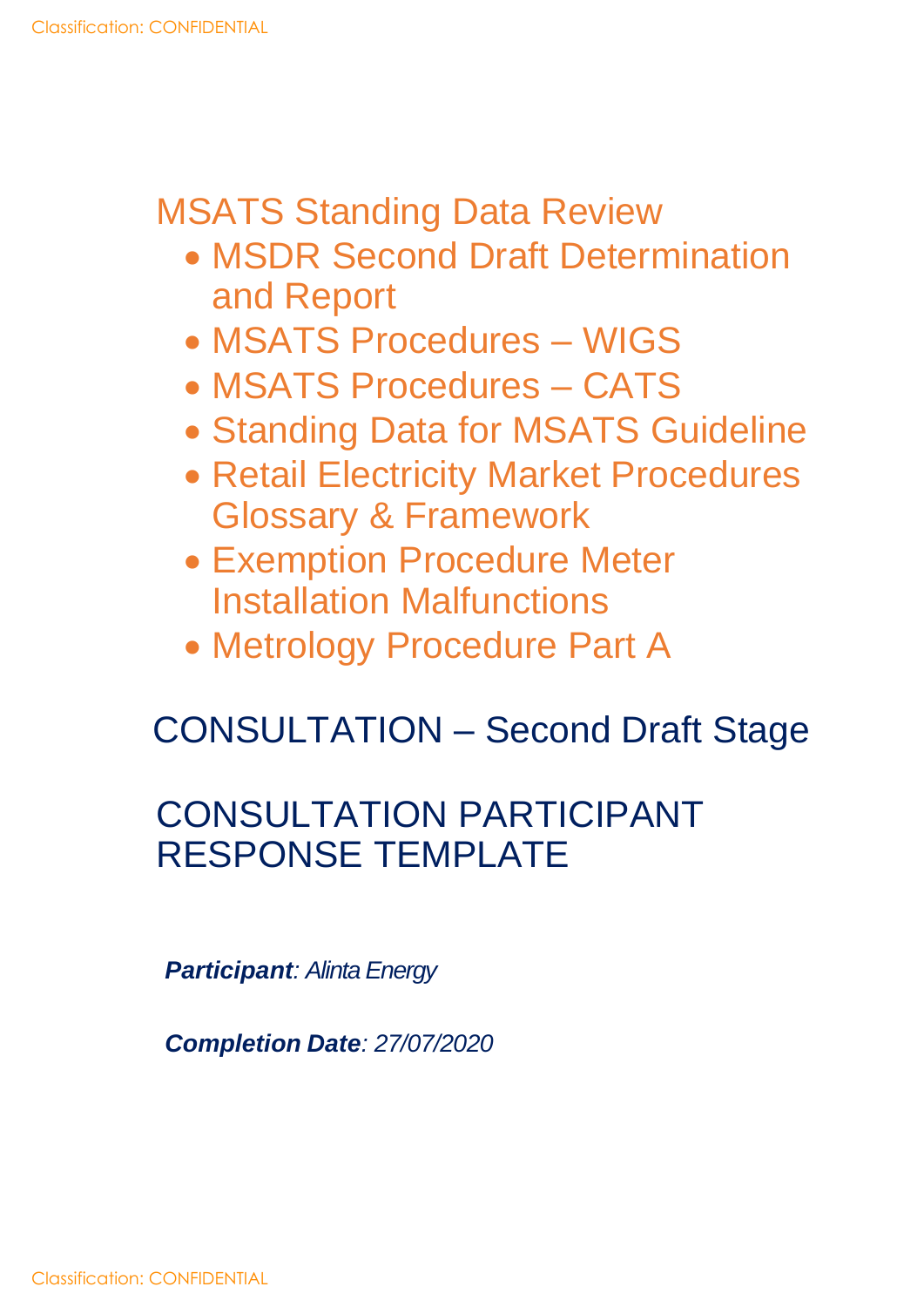# **Table of Contents**

| 8. |  |
|----|--|
|    |  |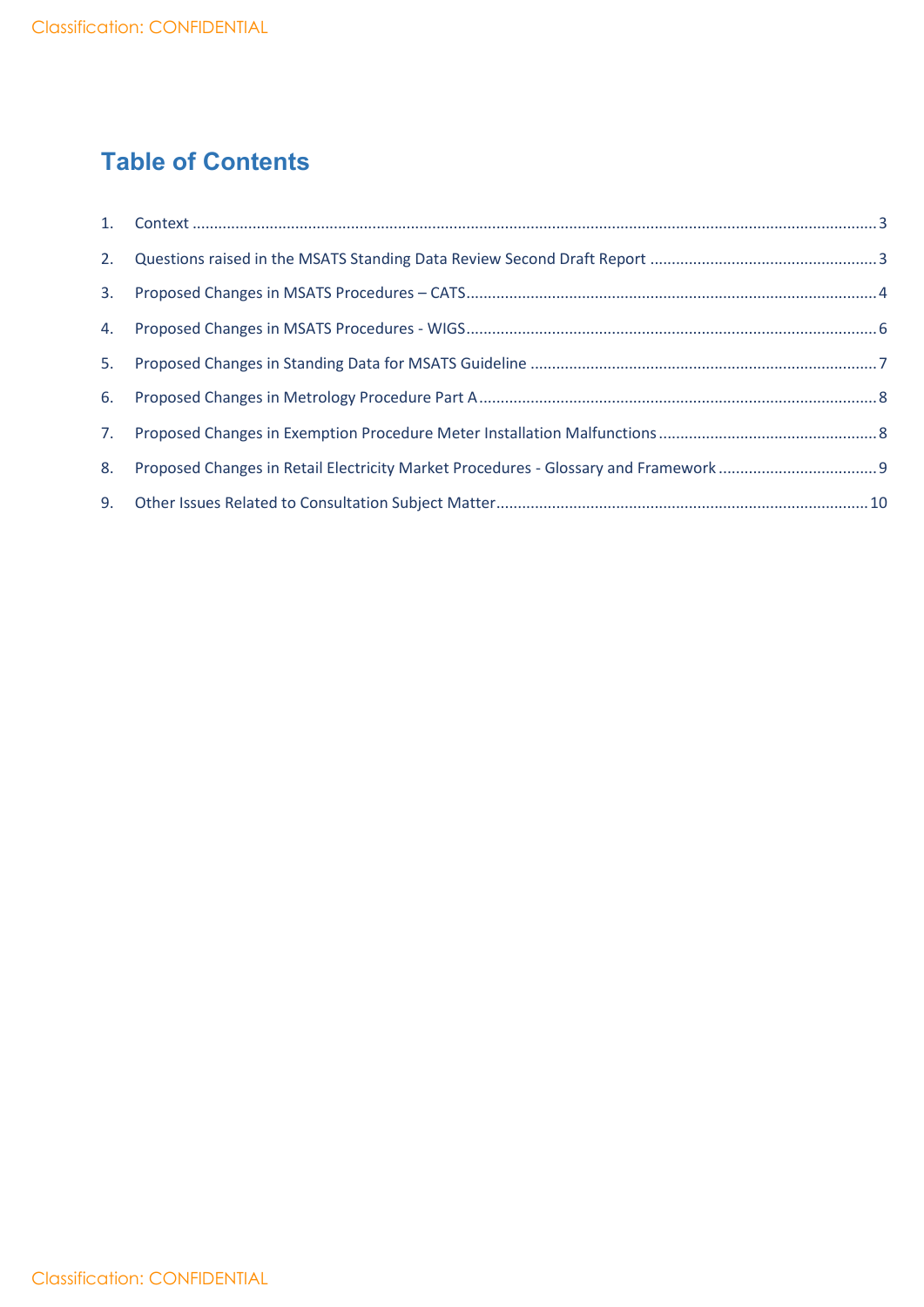# **1. Context**

This template is to assist stakeholders in giving feedback to the questions raised in the Second Draft Report about the proposed changes to the MSATS Standing Data, and to the second draft changes highlighted in **YELLOW** in the change marked versions of the different procedures and guidelines released in the second draft stage of consultation.

# **2. Questions raised in the MSATS Standing Data Review Second Draft Report**

#### 2.1 Material Issues

<span id="page-2-1"></span><span id="page-2-0"></span>

| <b>Information</b><br>Category                                | Question<br>No. | Question                                                                                                                                                                                                                                                                                                                                                                                                                                                                                                         | <b>Participant Comments</b> |
|---------------------------------------------------------------|-----------------|------------------------------------------------------------------------------------------------------------------------------------------------------------------------------------------------------------------------------------------------------------------------------------------------------------------------------------------------------------------------------------------------------------------------------------------------------------------------------------------------------------------|-----------------------------|
| Metering<br>Installation<br><b>Transformer</b><br>Information |                 | The proposed CT/VT fields values and validations, as listed<br>above, are provided as examples to stimulate feedback from<br>participants. AEMO notes some feedback that options are<br>missing for CT Types, to allow for HV CTs and LV Special<br>CTs. What is the list of values and validations that you need or<br>want for the enumerated list for the various CT/VT fields? (In<br>the absence of any such feedback, the list proposed by AEMO<br>would provide the initial values for the CT/VT fields)? |                             |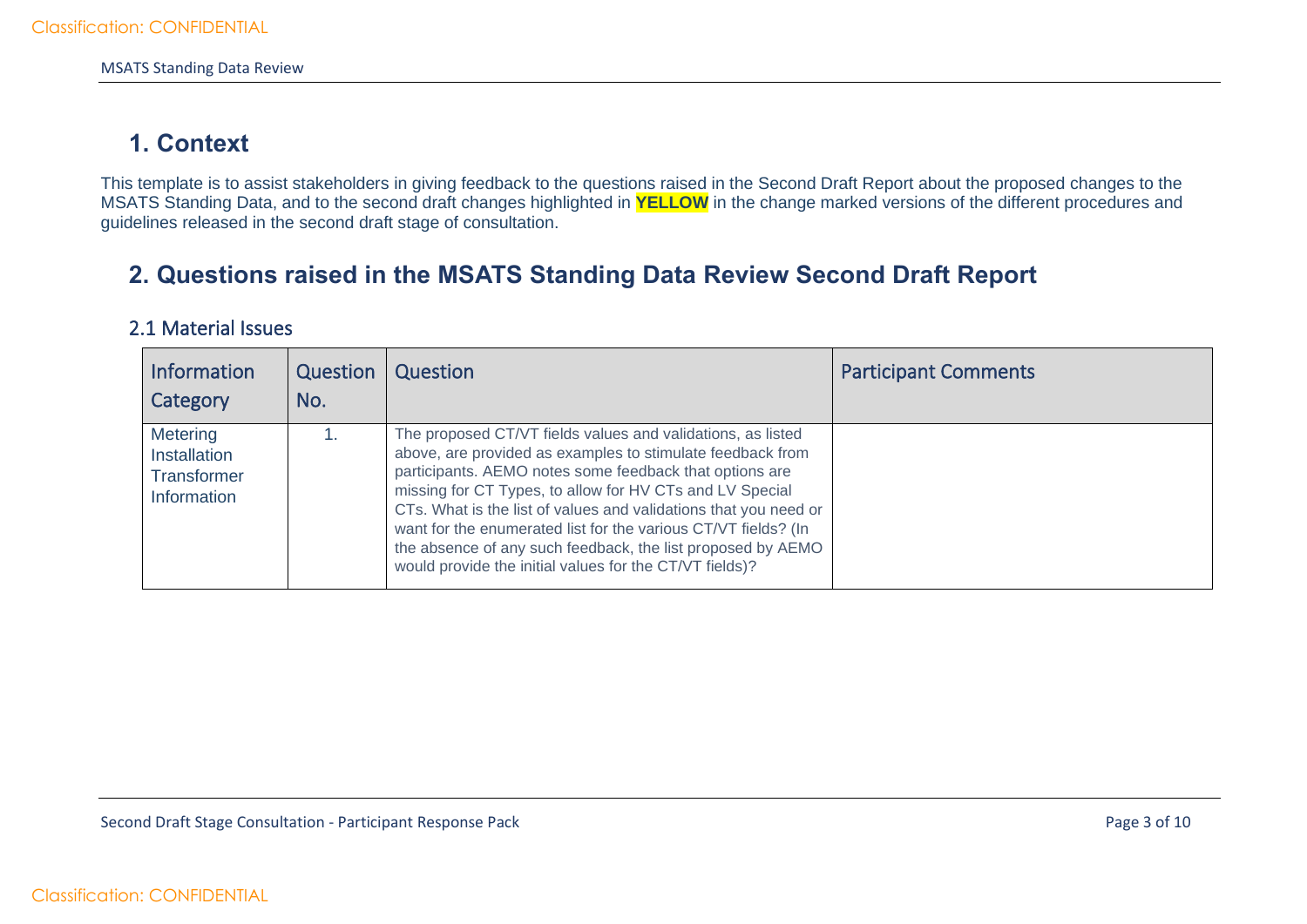## **3. Proposed Changes in MSATS Procedures – CATS**

<span id="page-3-0"></span>

| <b>Section No/Field Name</b> | <b>Participant Comments</b> |
|------------------------------|-----------------------------|
| 2.2(r)                       | Agreed                      |
| 2.2(s)                       | Agreed                      |
| 2.3(r)                       | Agreed                      |
| 2.3(s)                       | Agreed                      |
| 2.3(t)                       | Agreed                      |
| 2.6(k)                       | Agreed                      |
| 2.6(1)                       | Agreed                      |
| 2.9(k)                       | Agreed                      |
| 9.3.4(c)                     | Agreed                      |
| 9.3.4(e)                     | Agreed                      |
| 9.4.4(c)                     | Agreed                      |
| 9.4.4(d)                     | Agreed                      |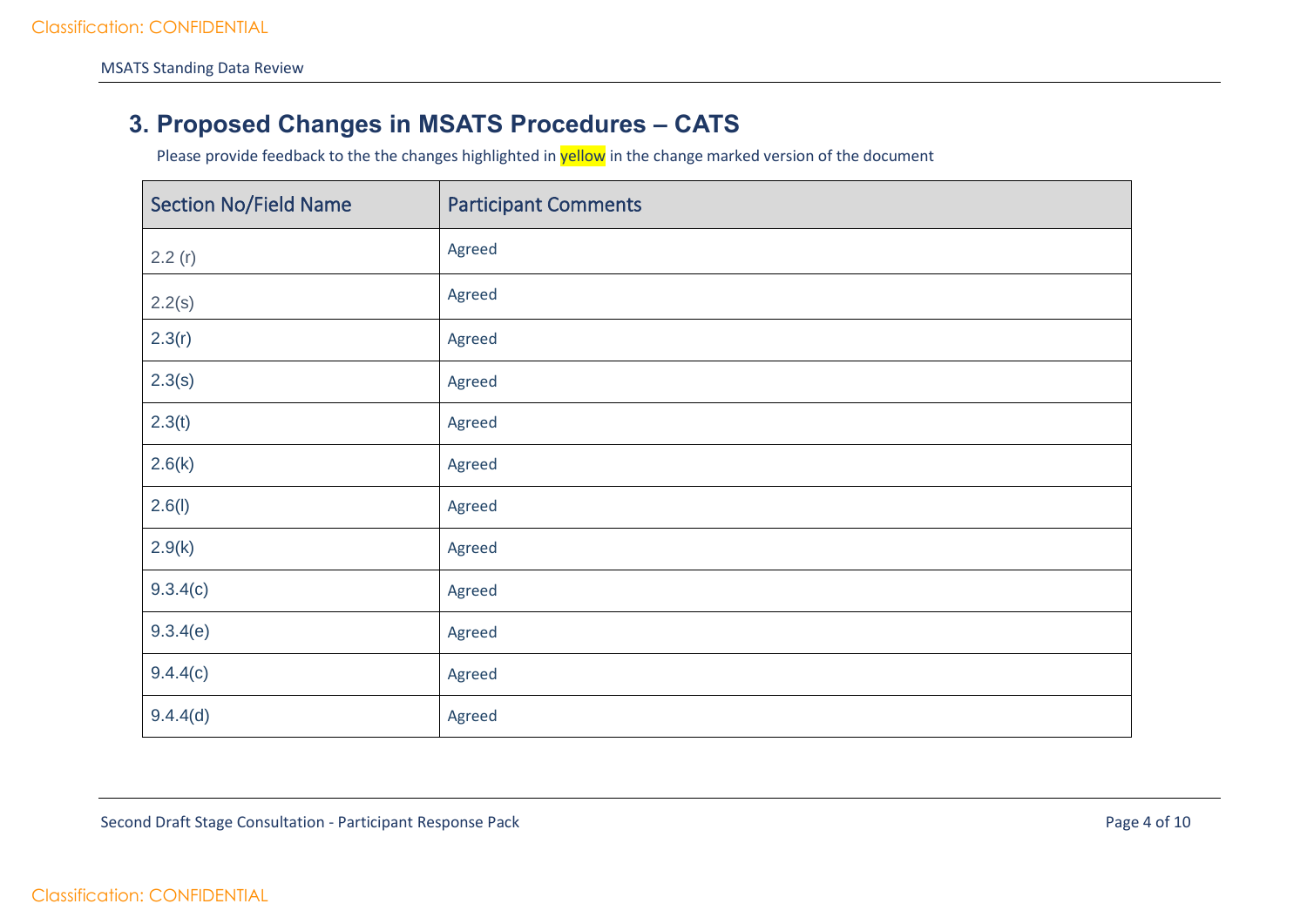#### MSATS Standing Data Review

| <b>Section No/Field Name</b> | <b>Participant Comments</b> |
|------------------------------|-----------------------------|
| 10.1.4(c)                    | Agreed                      |
| 10.1.4(e)                    | Agreed                      |
| 10.2.4(g)                    | Agreed                      |
| 10.3.4(h)                    | Agreed                      |
| 10.4.4(g)                    | Agreed                      |
| 10.5.4(g)                    | Agreed                      |
| 15.1.4(f)                    | Agreed                      |
| Table 16-C                   | Agreed                      |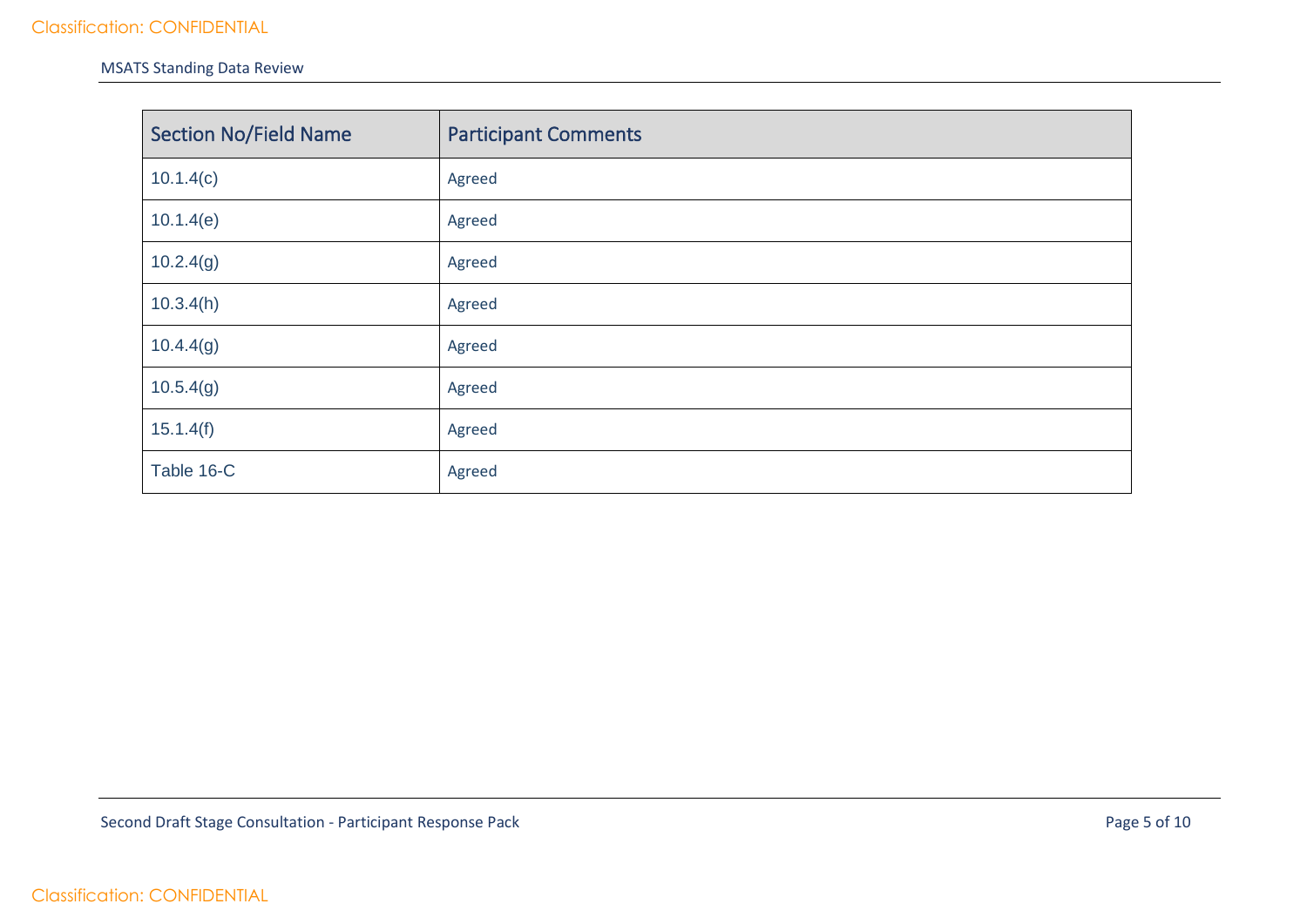## **4. Proposed Changes in MSATS Procedures - WIGS**

<span id="page-5-0"></span>

| <b>Section No/Field Name</b> | <b>Participant Comments</b> |
|------------------------------|-----------------------------|
| 4.3.4(c)                     | Agreed                      |
| 4.3.4(h)                     | Agreed                      |
| 5.2.4(c)                     | Agreed                      |
| 5.2.4(d)                     | Agreed                      |
| 5.3.4(f)                     | Agreed                      |
| 5.4.4(f)                     | Agreed                      |
| 9.1.4(b)(iii)                | Agreed                      |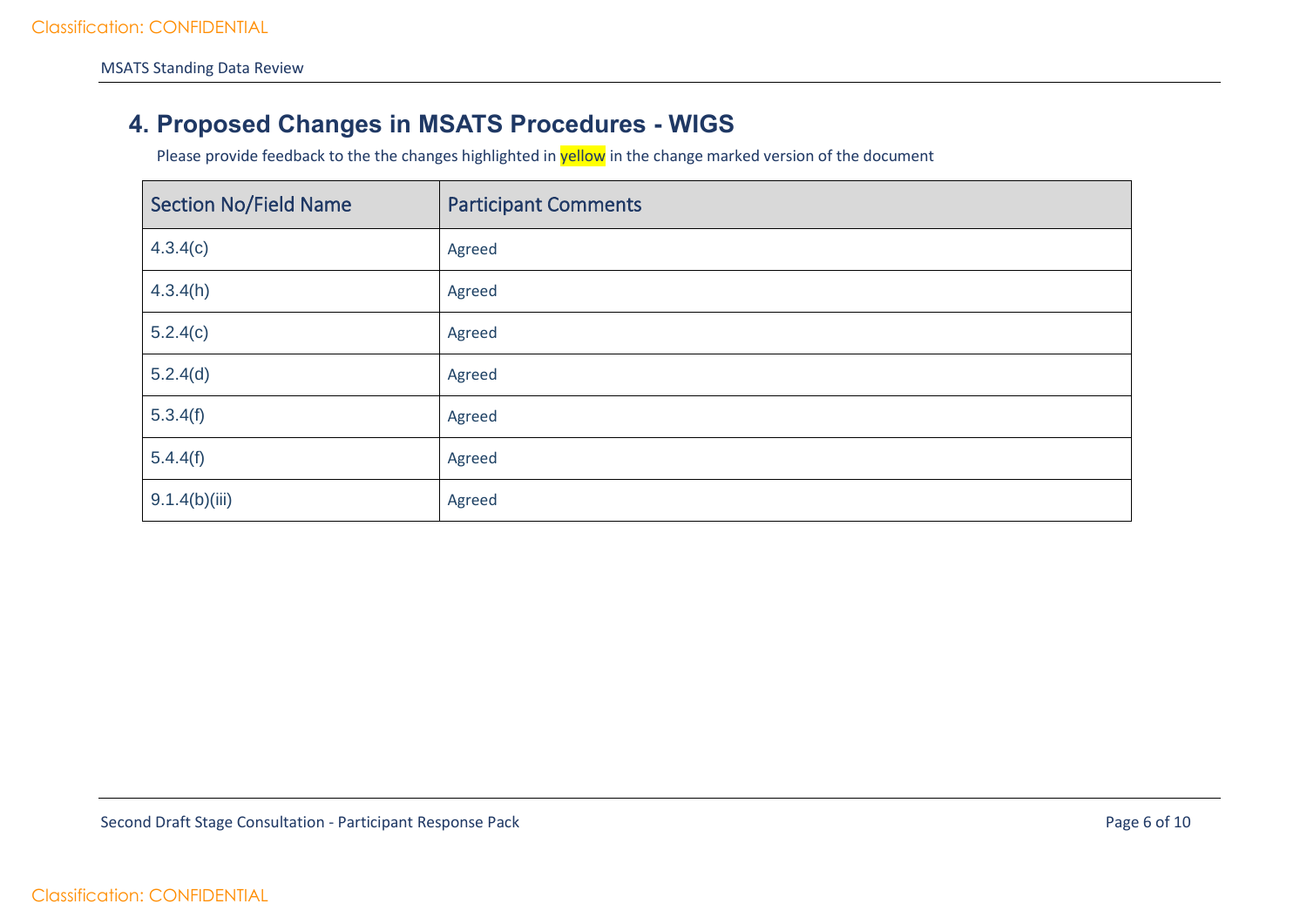## **5. Proposed Changes in Standing Data for MSATS Guideline**

<span id="page-6-0"></span>

| <b>Section No/Field Name</b>        | <b>Participant Comments</b> |
|-------------------------------------|-----------------------------|
| Table 3<br>CATS_METER_REGISTER      | Agreed                      |
| Table 6 CATS_NMI_DATA               | Agreed                      |
| Table 8<br>CATS_REGISTER_IDENTIFIER | Agreed                      |
| Table 15 Valid Meter Use Codes      | Agreed                      |
| Table 16 Valid Time of Day Codes    | Agreed                      |
| Section 13                          | Agreed                      |
| Table 43 CATS_Meter_Register        | Agreed                      |
| Table 46 CATS_NMI_Data              | Agreed                      |
| Table 49 CATS_Meter_Register        | Agreed                      |
| Table 52 CATS_NMI_Data              | Agreed                      |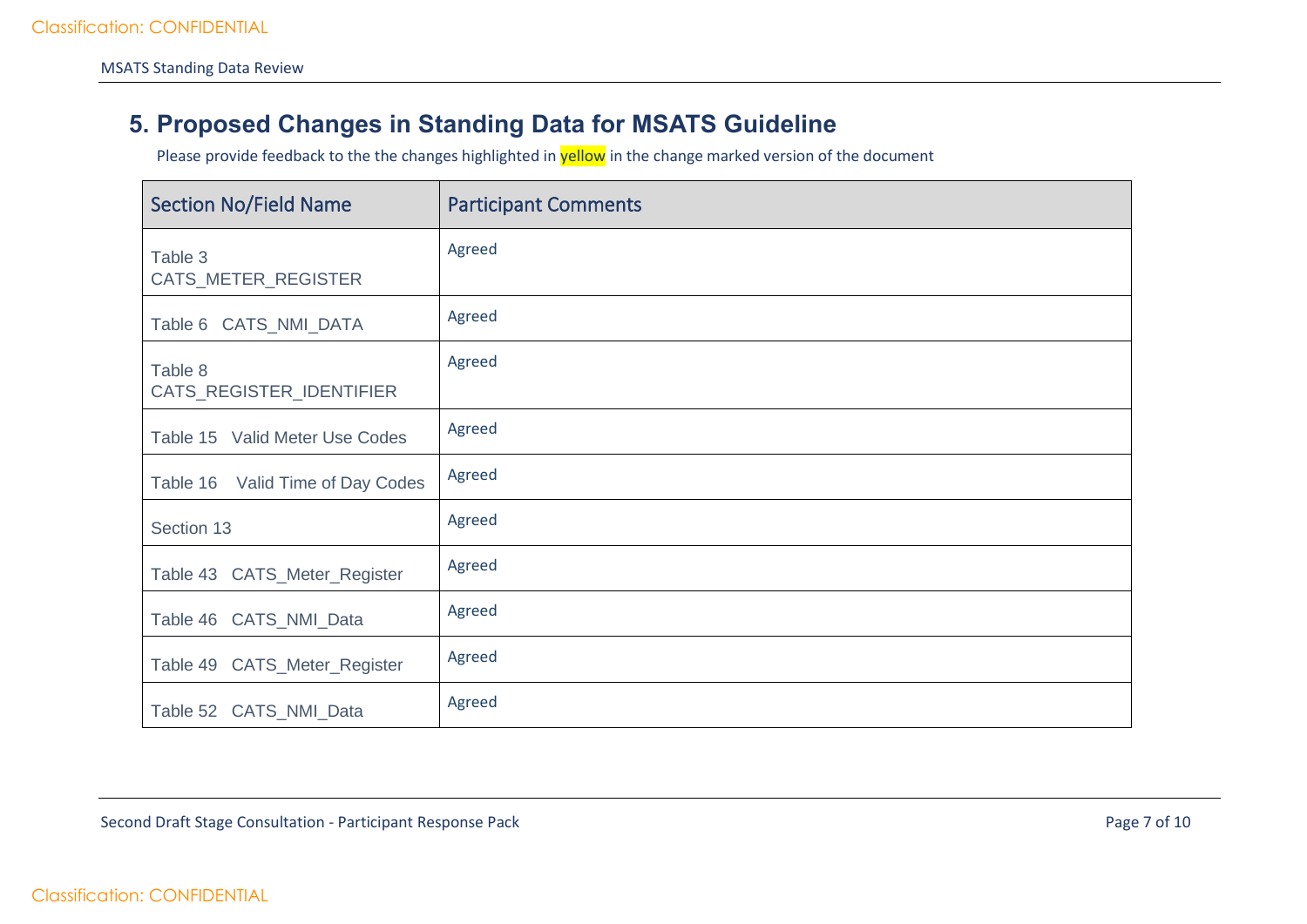### **6. Proposed Changes in Metrology Procedure Part A**

Please provide feedback to the the changes highlighted in **yellow** in the change marked version of the document

| <b>Section No/Field Name</b>                     | <b>Participant Comments</b> |
|--------------------------------------------------|-----------------------------|
| <b>SHARED FUSE</b><br>14.<br><b>ARRANGEMENTS</b> | Agreed                      |
|                                                  |                             |
|                                                  |                             |

### <span id="page-7-0"></span>**7. Proposed Changes in Exemption Procedure Meter Installation Malfunctions**

<span id="page-7-1"></span>

| <b>Section No/Field Name</b> | <b>Participant Comments</b> |
|------------------------------|-----------------------------|
| 1.1                          | Agreed                      |
| 2.2                          | Agreed                      |
| Appendix A                   | Agreed                      |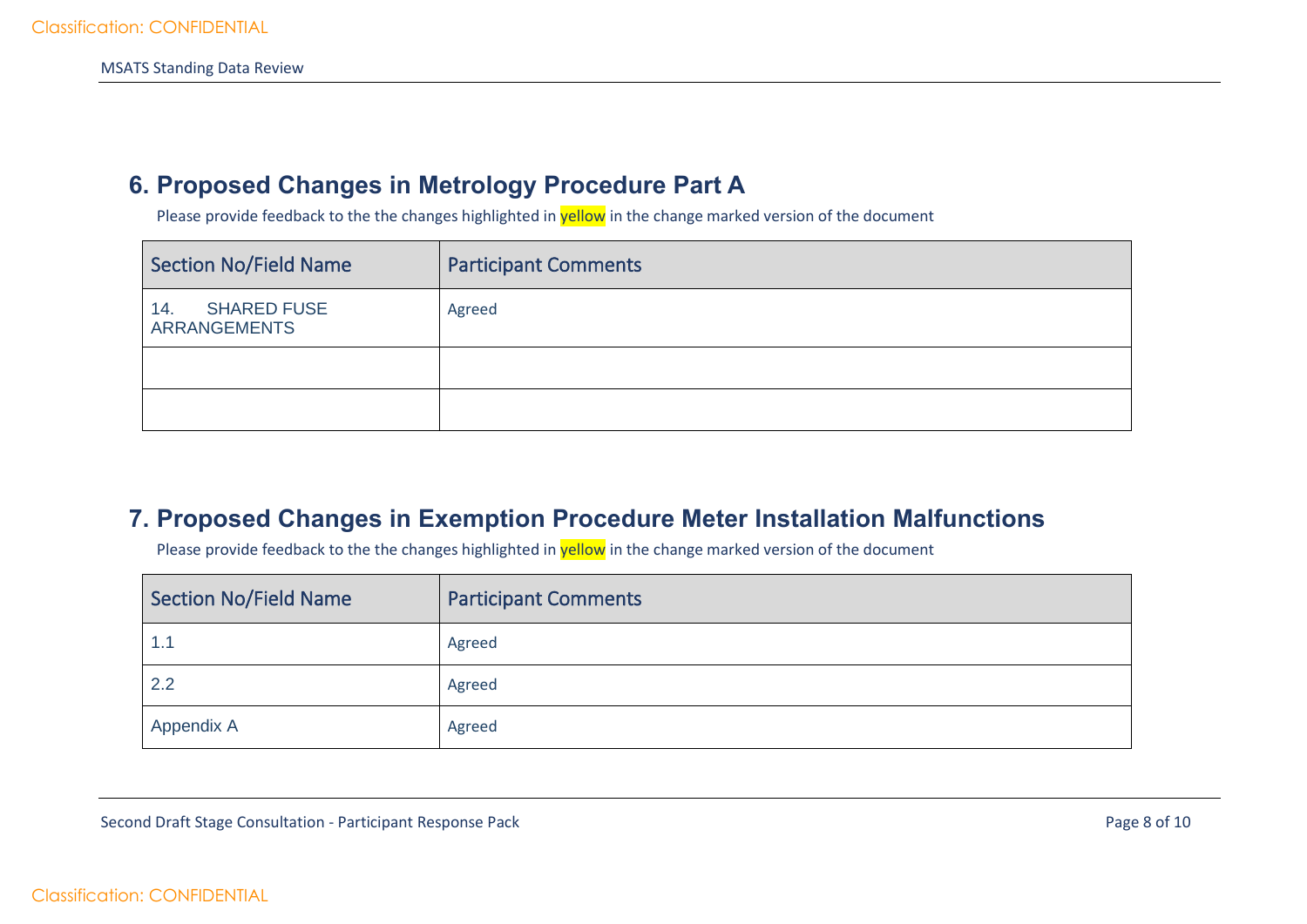| Section No/Field Name | <b>Participant Comments</b> |
|-----------------------|-----------------------------|
| Appendix B            | Agreed                      |
|                       |                             |

### **8. Proposed Changes in Retail Electricity Market Procedures - Glossary and Framework**

<span id="page-8-0"></span>

| <b>Section No/Field Name</b>   | <b>Participant Comments</b> |
|--------------------------------|-----------------------------|
| 5. GLOSSARY                    | Agreed                      |
| <b>Shared Fuse Arrangement</b> |                             |
|                                |                             |
|                                |                             |
|                                |                             |
|                                |                             |